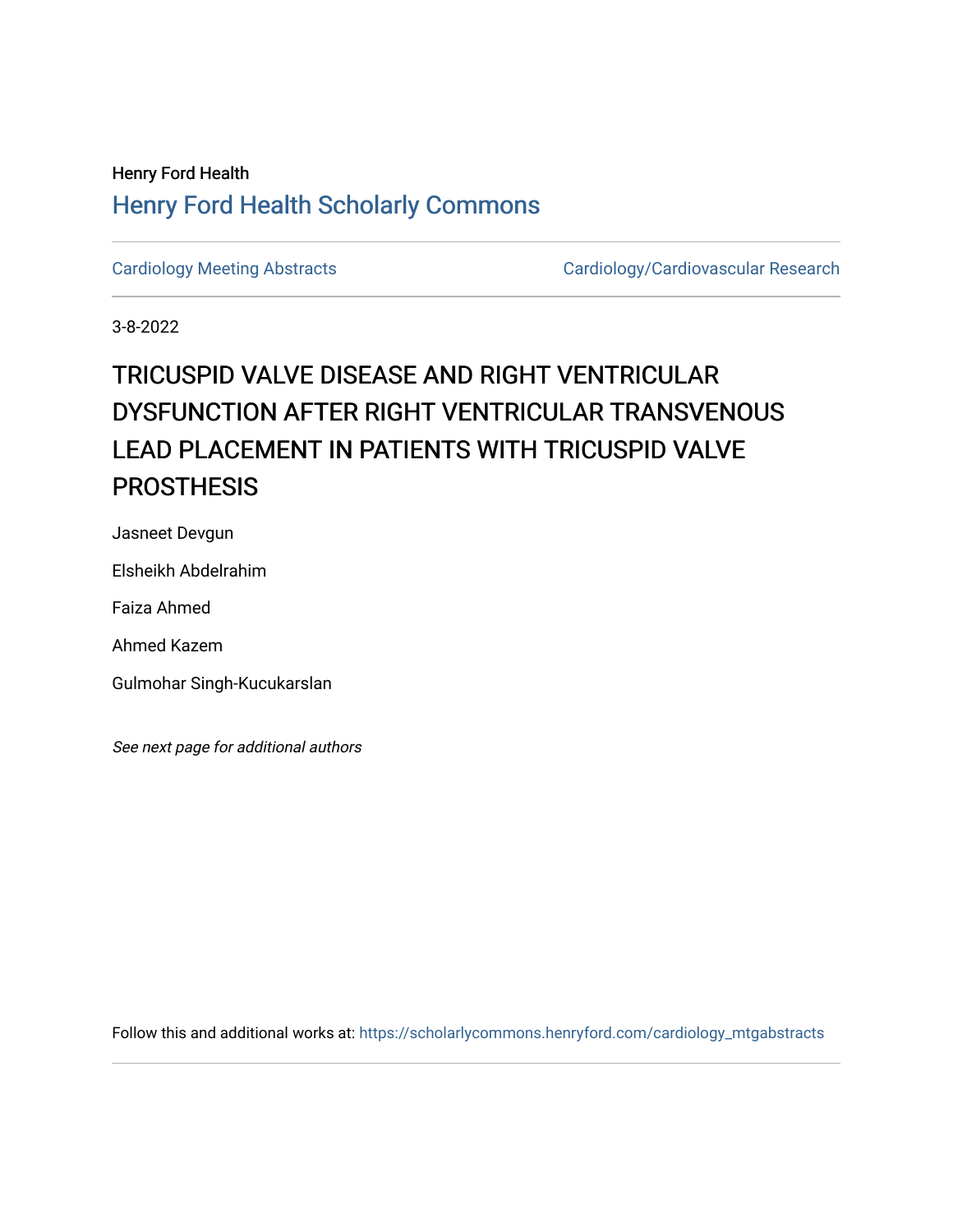### Authors

Jasneet Devgun, Elsheikh Abdelrahim, Faiza Ahmed, Ahmed Kazem, Gulmohar Singh-Kucukarslan, Hassan Nemeh, and Waddah Maskoun